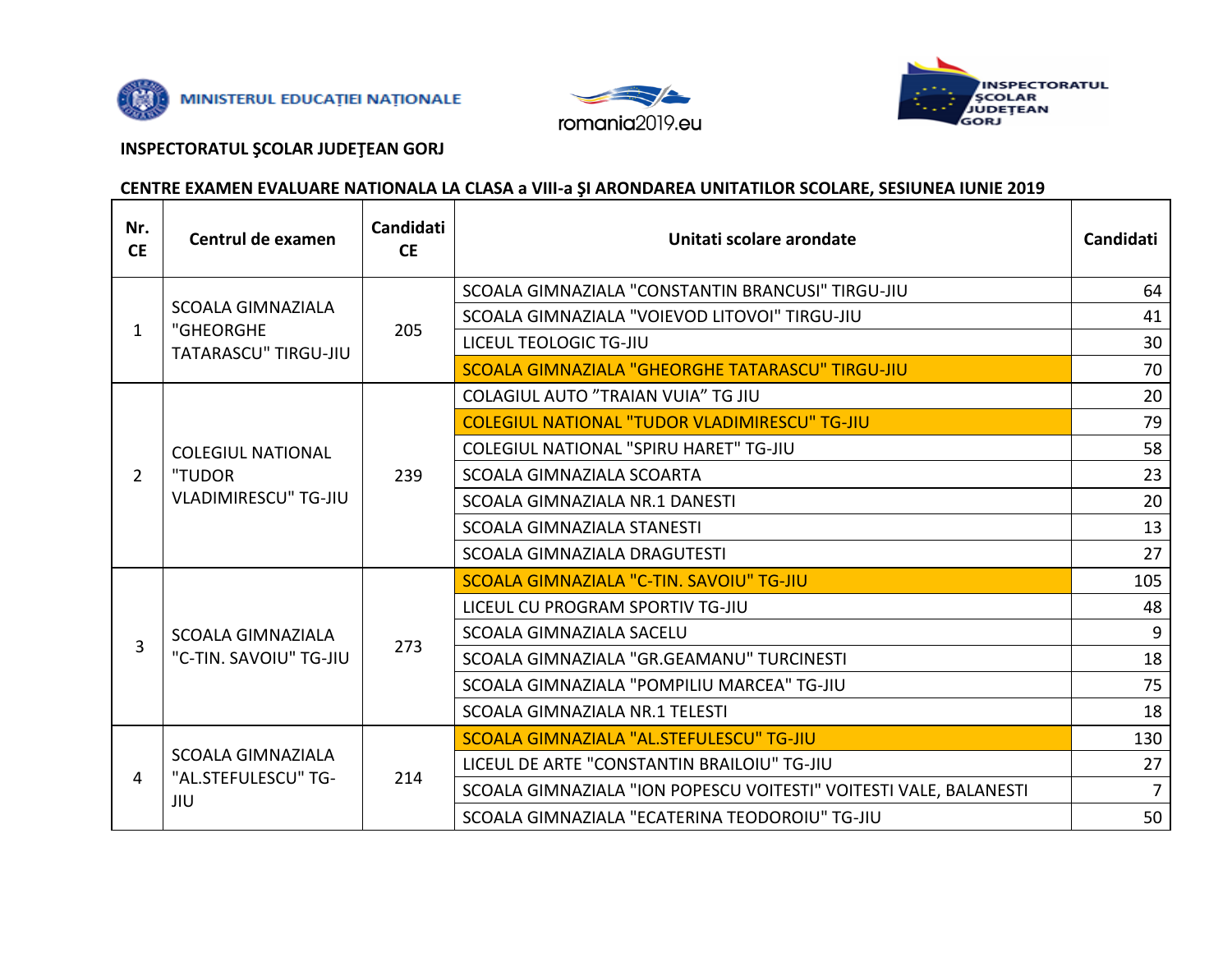





## romania2019.eu

|                     | ȘCOALA GIMNAZIALĂ<br>"SF. NICOLAE" TG JIU | 170 | SCOALA GIMNAZIALĂ "SF. NICOLAE" TG JIU                                                                                                                                                                                                                                                                                                                                                                                                                                                                                                                                                                                                                                                                                                                                                                                     | 95              |
|---------------------|-------------------------------------------|-----|----------------------------------------------------------------------------------------------------------------------------------------------------------------------------------------------------------------------------------------------------------------------------------------------------------------------------------------------------------------------------------------------------------------------------------------------------------------------------------------------------------------------------------------------------------------------------------------------------------------------------------------------------------------------------------------------------------------------------------------------------------------------------------------------------------------------------|-----------------|
|                     |                                           |     | SCOALA GIMNAZIALA "ANTONIE MOGOS" CEAURU, BALESTI                                                                                                                                                                                                                                                                                                                                                                                                                                                                                                                                                                                                                                                                                                                                                                          | 55              |
|                     |                                           |     | SCOALA GIMNAZIALA "ION GRIGOROIU" LELESTI                                                                                                                                                                                                                                                                                                                                                                                                                                                                                                                                                                                                                                                                                                                                                                                  | 18              |
|                     |                                           |     | <b>CSEI TG-JIU</b>                                                                                                                                                                                                                                                                                                                                                                                                                                                                                                                                                                                                                                                                                                                                                                                                         | $2^{\circ}$     |
|                     |                                           |     | <b>LICEUL TEHNOLOGIC BILTENI</b>                                                                                                                                                                                                                                                                                                                                                                                                                                                                                                                                                                                                                                                                                                                                                                                           | 68              |
| 6                   | LICEUL TEHNOLOGIC<br><b>BILTENI</b>       | 186 | SCOALA GIMNAZIALA NR.1 TICLENI                                                                                                                                                                                                                                                                                                                                                                                                                                                                                                                                                                                                                                                                                                                                                                                             | 40              |
|                     |                                           |     | SCOALA GIMNAZIALA "NICOLAE TOMOVICI- PLOPSOR" PLOPSORU<br>SCOALA GIMNAZIALA ALIMPESTI<br>SCOALA GIMNAZIALA LIHULESTI, BERLESTI<br><b>LICEUL TEHNOLOGIC BUSTUCHIN</b><br>SCOALA GIMNAZIALA CAPRENI<br>SCOALA GIMNAZIALA HUREZANI<br>SCOALA GIMNAZIALA TIRGU-LOGRESTI<br>LICEUL TEHNOLOGIC ROSIA DE AMARADIA<br>SCOALA GIMNAZIALA NR.2 MOTRU<br><b>COLEGIUL NATIONAL "GEORGE COSBUC" MOTRU</b><br>SCOALA GIMNAZIALA SAMARINESTI<br>SCOALA GIMNAZIALA NR.1 VAGIULESTI<br>SCOALA GIMNAZIALA "MAZILU VIPIE GHEORGHE" VALEA MANASTIRII, CATUNE<br>SCOALA GIMNAZIALA "PROF.NICOLAE CARANDA" GLOGOVA<br><b>SCOALA GIMNAZIALA NR.1 MOTRU</b><br>SCOALA GIMNAZIALA CILNIC<br><b>SCOALA GIMNAZIALA CIUPERCENI</b><br>SCOALA GIMNAZIALA "ION VALCEANU" DRAGOTESTI<br><b>COLEGIUL TEHNIC MATASARI</b><br>SCOALA GIMNAZIALA NR.1 NEGOMIR | 78              |
| $\overline{7}$<br>8 |                                           |     |                                                                                                                                                                                                                                                                                                                                                                                                                                                                                                                                                                                                                                                                                                                                                                                                                            | 17              |
|                     | LICEUL TEHNOLOGIC<br><b>BUSTUCHIN</b>     | 153 |                                                                                                                                                                                                                                                                                                                                                                                                                                                                                                                                                                                                                                                                                                                                                                                                                            | 14              |
|                     |                                           |     |                                                                                                                                                                                                                                                                                                                                                                                                                                                                                                                                                                                                                                                                                                                                                                                                                            | 41              |
|                     |                                           |     |                                                                                                                                                                                                                                                                                                                                                                                                                                                                                                                                                                                                                                                                                                                                                                                                                            | 17              |
|                     |                                           |     |                                                                                                                                                                                                                                                                                                                                                                                                                                                                                                                                                                                                                                                                                                                                                                                                                            | 14              |
|                     |                                           |     |                                                                                                                                                                                                                                                                                                                                                                                                                                                                                                                                                                                                                                                                                                                                                                                                                            | 18              |
|                     |                                           |     |                                                                                                                                                                                                                                                                                                                                                                                                                                                                                                                                                                                                                                                                                                                                                                                                                            | 32 <sup>2</sup> |
|                     | ȘCOALA GIMNAZIALĂ                         |     |                                                                                                                                                                                                                                                                                                                                                                                                                                                                                                                                                                                                                                                                                                                                                                                                                            | 67              |
| 5<br>9<br>10        |                                           |     |                                                                                                                                                                                                                                                                                                                                                                                                                                                                                                                                                                                                                                                                                                                                                                                                                            | 43              |
|                     | NR.2 MOTRU                                |     | 137<br>SCOALA GIMNAZIALA SLIVILESTI                                                                                                                                                                                                                                                                                                                                                                                                                                                                                                                                                                                                                                                                                                                                                                                        | 10              |
|                     |                                           |     |                                                                                                                                                                                                                                                                                                                                                                                                                                                                                                                                                                                                                                                                                                                                                                                                                            | 17              |
|                     | <b>SCOALA GIMNAZIALA</b>                  |     |                                                                                                                                                                                                                                                                                                                                                                                                                                                                                                                                                                                                                                                                                                                                                                                                                            | 10              |
|                     | NR.1 MOTRU                                | 177 |                                                                                                                                                                                                                                                                                                                                                                                                                                                                                                                                                                                                                                                                                                                                                                                                                            | 19              |
|                     |                                           |     |                                                                                                                                                                                                                                                                                                                                                                                                                                                                                                                                                                                                                                                                                                                                                                                                                            | 148             |
|                     | <b>COLEGIUL TEHNIC</b><br><b>MATASARI</b> | 185 |                                                                                                                                                                                                                                                                                                                                                                                                                                                                                                                                                                                                                                                                                                                                                                                                                            | 19              |
|                     |                                           |     |                                                                                                                                                                                                                                                                                                                                                                                                                                                                                                                                                                                                                                                                                                                                                                                                                            | 17              |
|                     |                                           |     |                                                                                                                                                                                                                                                                                                                                                                                                                                                                                                                                                                                                                                                                                                                                                                                                                            | 20              |
|                     |                                           |     |                                                                                                                                                                                                                                                                                                                                                                                                                                                                                                                                                                                                                                                                                                                                                                                                                            | 56              |
|                     |                                           |     |                                                                                                                                                                                                                                                                                                                                                                                                                                                                                                                                                                                                                                                                                                                                                                                                                            | 46              |
|                     |                                           |     |                                                                                                                                                                                                                                                                                                                                                                                                                                                                                                                                                                                                                                                                                                                                                                                                                            | 27              |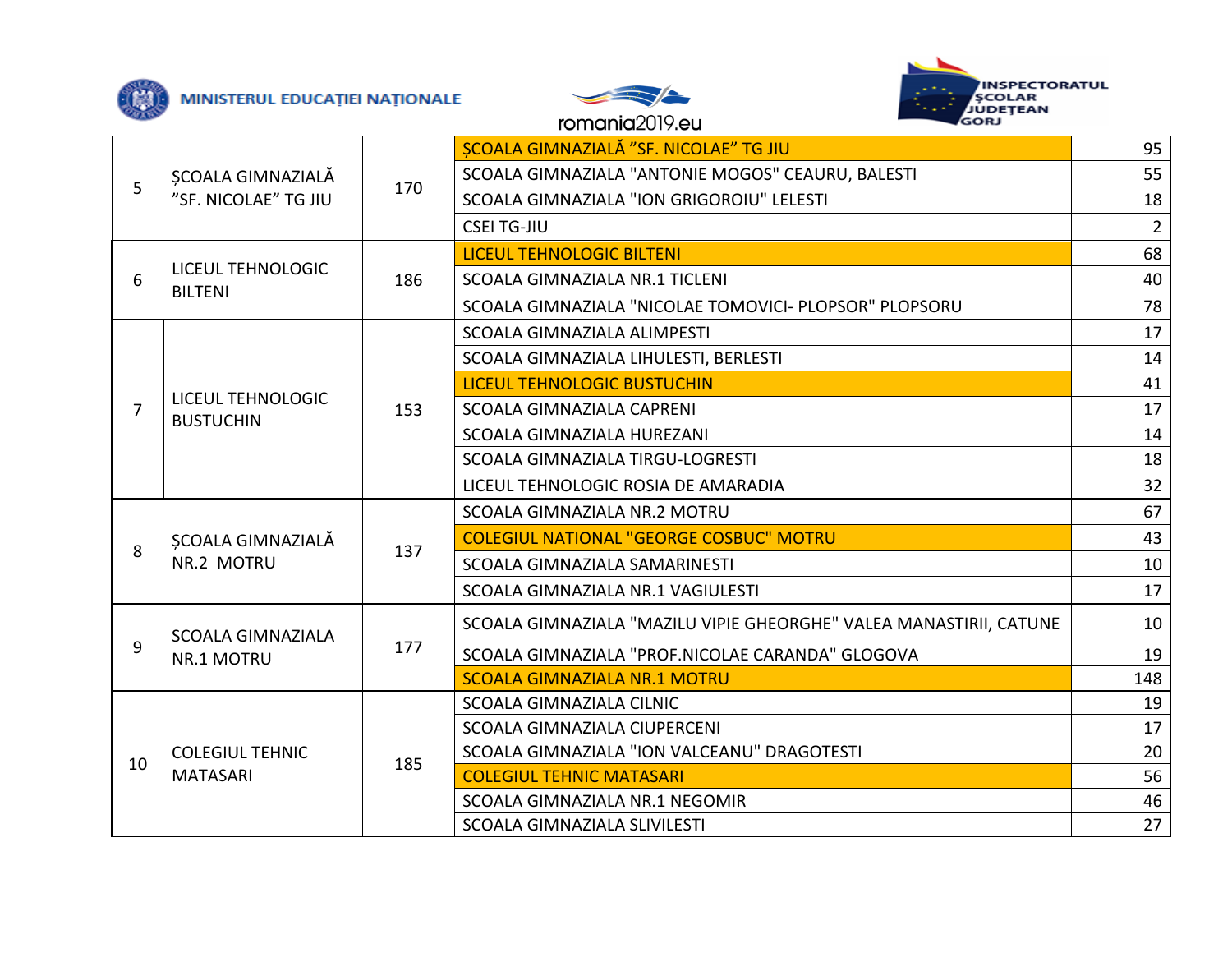





|                | <b>SCOALA GIMNAZIALA</b><br>NR 1 "G.USCATESCU"<br><b>TIRGU CARBUNESTI</b> | 226 | SCOALA GIMNAZIALA NR.1 ALBENI                         | 31             |
|----------------|---------------------------------------------------------------------------|-----|-------------------------------------------------------|----------------|
|                |                                                                           |     | SCOALA GIMNAZIALA BARBATESTI                          | 17             |
| 11             |                                                                           |     | SCOALA GIMNAZIALA JUPINESTI                           | 10             |
|                |                                                                           |     | SCOALA GIMNAZIALA NR 1 "G.USCATESCU" TIRGU CARBUNESTI | 86             |
|                |                                                                           |     | SCOALA GIMNAZIALA PRIGORIA                            | 20             |
|                |                                                                           |     | SCOALA GIMNAZIALA CRUSET                              | 62             |
|                | LICEUL TEHNOLOGIC                                                         | 136 | SCOALA GIMNAZIALA ANINOASA                            | 38             |
|                |                                                                           |     | SCOALA GIMNAZIALA SAULESTI                            | 25             |
|                | <b>TURBUREA</b>                                                           |     | <b>LICEUL TEHNOLOGIC TURBUREA</b>                     | 50             |
|                |                                                                           |     | SCOALA GIMNAZIALA NR.1 ANDREESTI, VLADIMIR            | 23             |
| 13             |                                                                           | 71  | <b>LICEUL TEHNOLOGIC STOINA</b>                       | 13             |
|                | LICEUL TEHNOLOGIC<br><b>STOINA</b>                                        |     | SCOALA GIMNAZIALA NR.1 STEJARI                        | 17             |
|                |                                                                           |     | SCOALA GIMNAZIALA NEGRENI, LICURICI                   | 28             |
|                |                                                                           |     | SCOALA GIMNAZIALA "CORNELIUS RADU" DANCIULESTI        | 13             |
| 12<br>14<br>15 |                                                                           | 176 | <b>SCOALA GIMNAZIALA ARCANI</b>                       | $\overline{3}$ |
|                |                                                                           |     | SCOALA GIMNAZIALA GODINESTI                           | 21             |
|                | <b>LICEUL TEHNOLOGIC</b>                                                  |     | <b>LICEUL TEHNOLOGIC TISMANA</b>                      | 43             |
|                | <b>TISMANA</b>                                                            |     | <b>SCOALA GIMNAZIALA PADES</b>                        | 40             |
|                |                                                                           |     | SCOALA GIMNAZIALA NR.1 PESTISANI                      | 34             |
|                |                                                                           |     | LICEUL TEHNOLOGIC "G-RAL C-TIN SANDRU" BILTA, RUNCU   | 35             |
|                | LICEUL TEHNOLOGIC<br><b>TURCENI</b>                                       | 217 | SCOALA GIMNAZIALA "NICOLAE COSTESCU" BOLBOSI          | 26             |
|                |                                                                           |     | SCOALA GIMNAZIALA BORASCU                             | 18             |
|                |                                                                           |     | SCOALA GIMNAZIALA CAPU-DEALULUI, BRANESTI             | 22             |
|                |                                                                           |     | <b>SCOALA GIMNAZIALA IONESTI</b>                      | 20             |
|                |                                                                           |     | <b>LICEUL TEHNOLOGIC TURCENI</b>                      | 81             |
|                |                                                                           |     | SCOALA GIMNAZIALA TINTARENI                           | 50             |